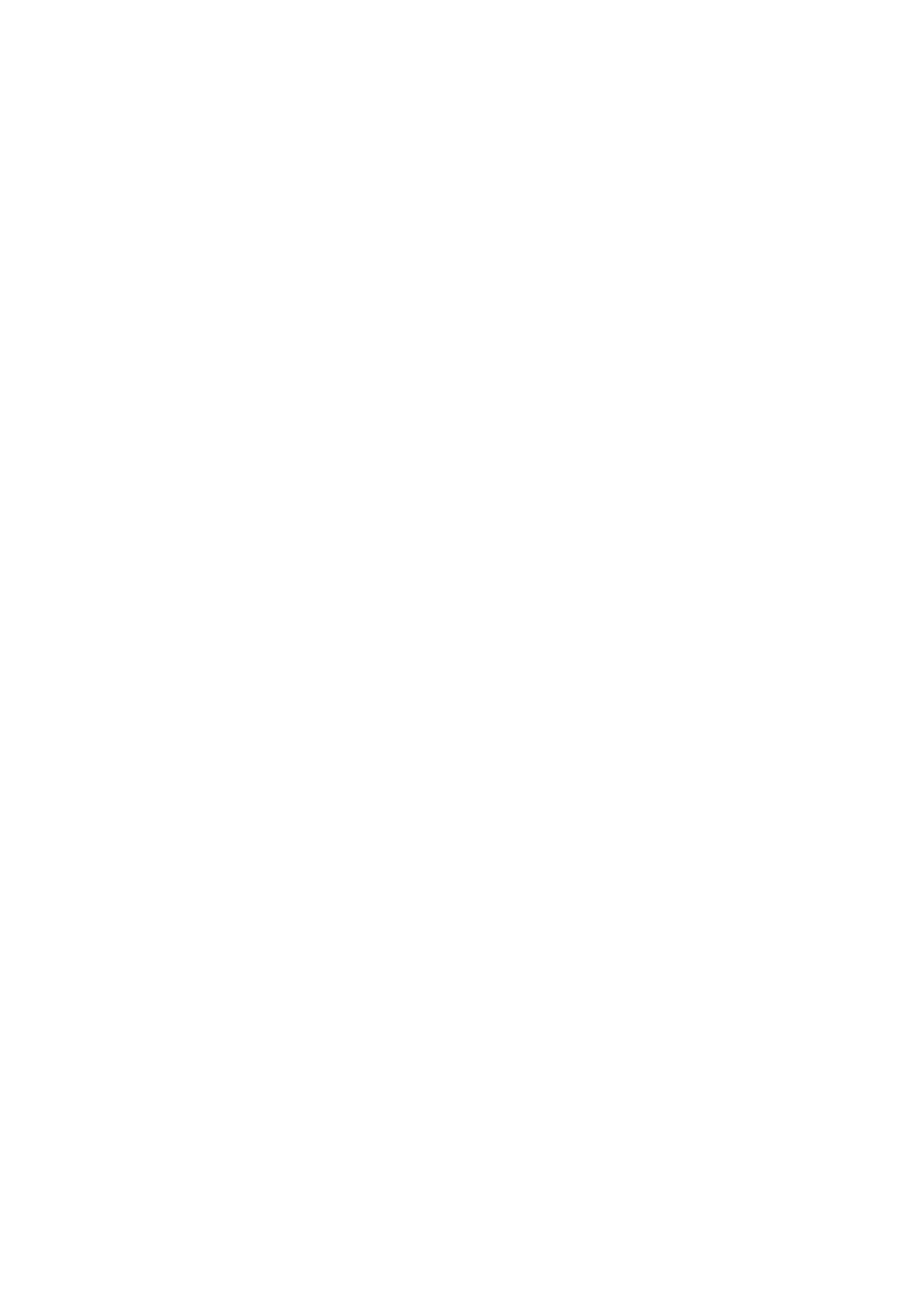## Parallel information submitted to the CESCR on the occasion of the consideration of the fifth periodic report of Sri Lanka

- 1. The present parallel information is submitted by Franciscans International (FI, an NGO in general consultative status with the UN ECOSOC), the Human Rights Office of Kandy and National Fisheries Solidarity Movement (NAFSO). It is partly based on the submission that the Sri Lanka Ecumenical Coalition for UPR 2017<sup>1</sup> prepared for the Universal Periodic Review (UPR) of Sri Lanka to take place at the 28th Session (November 2017).
- 2. The above-mentioned organisations are aware of and support the information already provided to the Committee on Economic, Social and Cultural Rights (hereafter the Committee) in the comprehensive collective report prepared by civil society organisations under the coordination of the Law and Society Trust.<sup>2</sup> The submitting organisations welcome the opportunity to submit this brief parallel information that brings additional and specific information concerning threats to and violations of a number of substantive rights guaranteed in the International Covenant on Economic, Social and Cultural Rights (ICESCR).
- 3. While offering specific cases, illustrative of broader, structural issues that impede the full realization of economic, social and cultural rights, the present information aims at providing elements of replies to the questions posed to the State of Sri Lanka in the Committee's List of Issues (LoI). The sections hereafter thus follow the structure of the LoI and whenever relevant recall the specific questions to which the information provided corresponds to.

#### I. General information

5. Please provide information on the impact of the measures taken by the State party to prevent and address corruption in the acquisition, occupation and sale of land and property by the military, members of political parties and civil servants. Please also provide related statistics on reported cases of acquisition of land and occupation of public facilities by the military and cases of distribution of land owned by refugees and of forest lands.

4. The Tamil & Muslim communities in the Northern and Eastern Provinces are still affected by the conflict between the government and LTTE despite the end of the war, especially the communities whose traditional villages are still occupied, such as in Mullikulam,

<sup>&</sup>lt;sup>1</sup> Religious and Priests for Human Rights, Alliance for Justice, Human Right Office Kandy, National Christian Evangelical Alliance of Sri Lanka, Franciscans International (FI), Dominican for Justice and Peace, Congregation of Lady of Charity of the Good Shepperd, the World Evangelical Alliance (WEA) and Marist International Solidarity Foundation (FMSI).

<sup>&</sup>lt;sup>2</sup> The State of Economic, Social and Cultural Rights in Sri Lanka: A Joint Civil Society Shadow Report to the United Nations *Committee on Economic Social and Cultural Rights, April 2017, available at:* 

http://tbinternet.ohchr.org/Treaties/CESCR/Shared%20Documents/LKA/INT\_CESCR\_CSS\_LKA\_27228\_E.pdf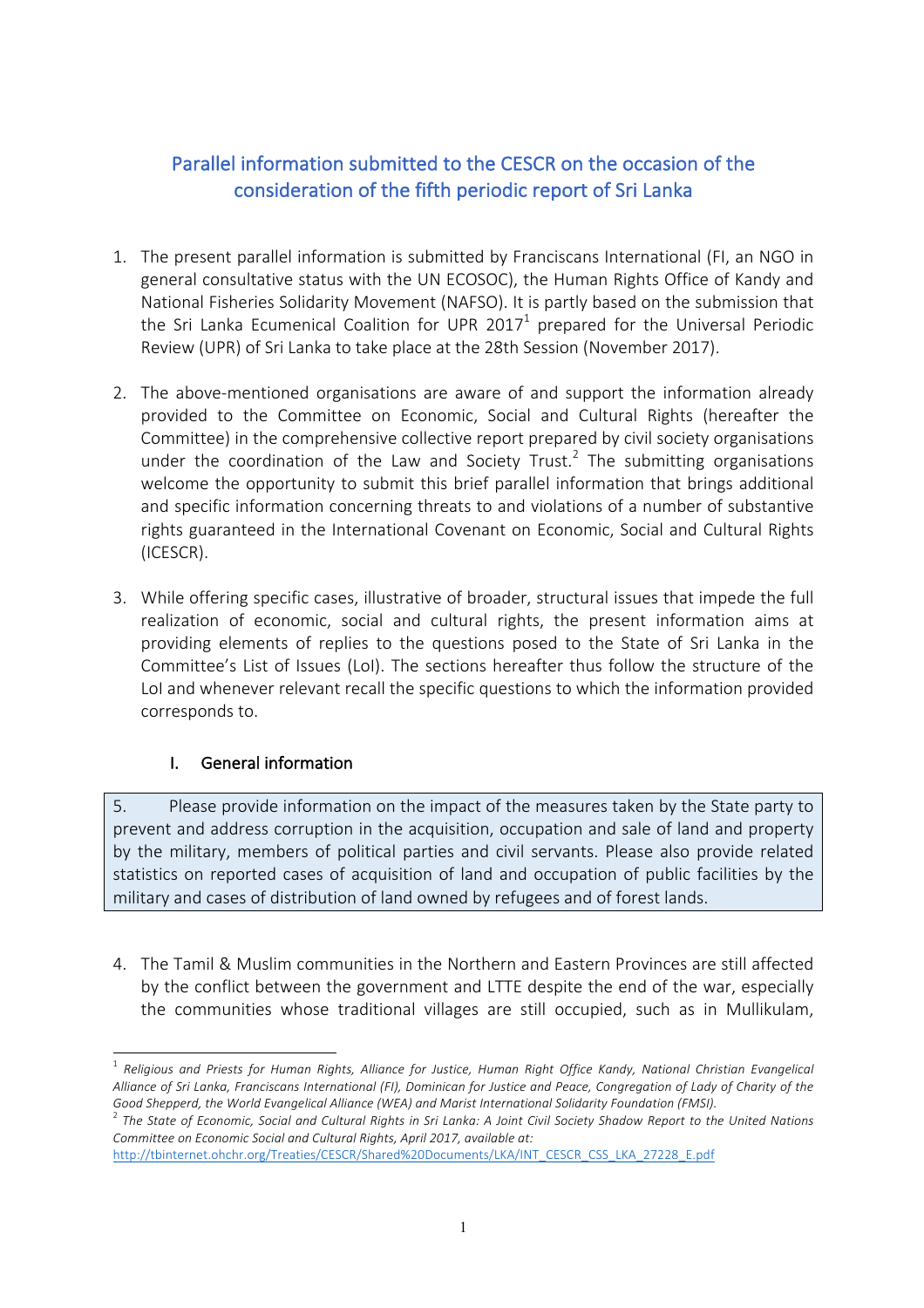Pallimunai (Mannar district), Kepapulavu, Murippu (Mulaitivu district), Myletty, KKS, (Jaffna district) in the Northern Province; and in Ashrofnagar and Paanama (Ampara district), Santhoshapuram (Adhivasi Community) and Sampur (Trincomalee district), in the Eastern Province. Although some parts of the lands have been released in the last two years following social protests, some communities are still desperately waiting for the military to leave and allow them to return to their homes, lands, livelihoods and lifestyle. Even the people who were resettled in areas such as, Valalai and Mavittapuram in Vallikamam North, are living amidst military camps and have not been provided adequate facilities and reparations for up to a quarter century of military occupation and use of their lands and houses.

5. During FI's field visit to the North in February 2017, repeated allegations were received that there are heavy military presence and involvement in a range of civilian activities including, shops, restaurants, hotels, tourism, bakeries, boat services, farms, pre-schools etc. A close surveillance by the Sri Lankan military of communities' peaceful protests could also be observed.

#### Recommendation

6. Considering the persisting issues mentioned above, the submitting organisations urge the Sri Lankan government to commit to a time-bound plan and to its swift implementation to end the military's occupation and involvement in civilian and economic activities. The government should also commit to fully respect the rights of internally displaced persons in compliance with the ICESCR and with other international standards, including those on return, resettlement and reintegration enshrined in the UN Guiding Principles on Internal Displacement; as well as on property restitution and housing as enshrined in the UN Principles on Housing and Property Restitution for Refugees and Displaced Persons.<sup>3</sup> This should constitute a fundamental element of any transitional justice process.

### II. Issues relating to the specific provisions of the Covenant (arts. 6-15)

#### Right to just and favourable conditions of work (art.  $7$ )

15. Please provide information on the impact of measures taken to protect migrant workers from the State party against trafficking, exploitation and violence in receiving countries and to provide assistance to victims who have returned to the State party.

7. Within the country, sex trafficking in brothels continues to represent a severe problem affecting both women and children in particular. Boys are more likely than girls to be forced into prostitution in coastal areas for child sex tourism, particularly in the South and South West.<sup>4</sup> Some child domestic workers in Colombo, generally from the Tamil tea estate sector, are subjected to physical, sexual and mental abuse, as well as non-payment of wages and restrictions of movement indicators of labour trafficking.<sup>5</sup> While the

 $3$  Respectively: UN Guiding Principles on Internal Displacement (1998), UN Doc. E/CN.4/1998/53/Add.2; and UN Principles on *Housing and Property Restitution for Refugees and Displaced Persons (2005), UN Doc. E/CN.4/Sub.2/2005/17.* 

<sup>&</sup>lt;sup>4</sup> http://www.ecpat.org.uk/sites/default/files/end\_of\_the\_line\_2006.pdf

<sup>5</sup> *https://www.state.gov/documents/organization/258876.pdf*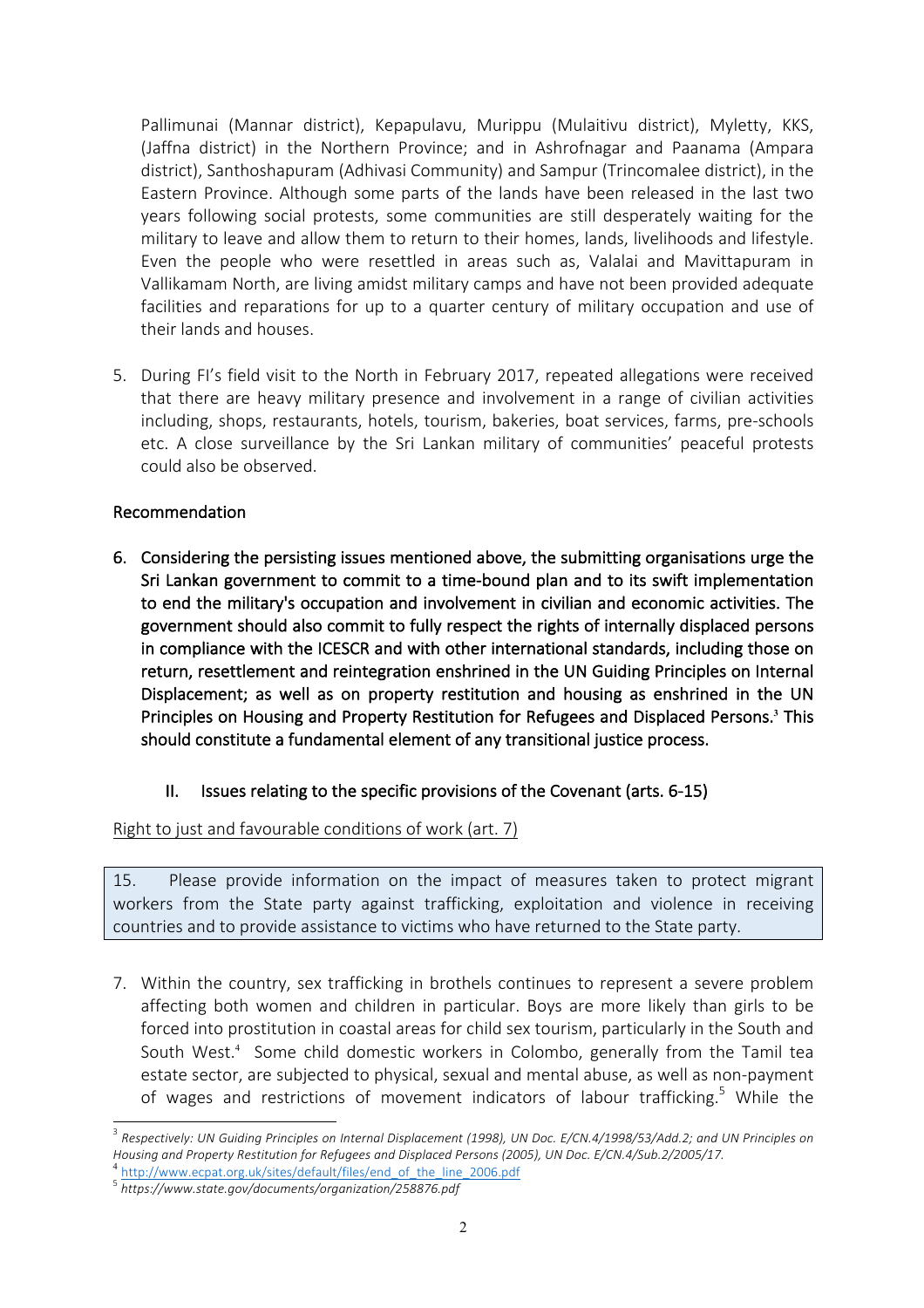government did ultimately ratify the Palermo Protocol on trafficking in person in 2015, its effects are very insignificant.

- 8. The government demonstrated limited progress in law enforcement efforts to address human trafficking. Although the government has Standard Operating Procedures (SOPs) for the identification of victims, officials' ability to implement these procedures and ensure victims were not jailed or penalized for crimes committed as a direct result of being subjected to human trafficking remained weak. The lack of capacity and knowledge of the government officials in regards to the issue of human trafficking resulted in a failure to charge the perpetrators under the anti-trafficking statute, thus rendering the issue of human trafficking largely unnoticed or denied within the country.
- 9. Provisions for victim protection is inadequate. There is no proper protection and rehabilitation mechanism for the victims of trafficking and for children who have been subjected to child labour and child trafficking. There is also a lack of adequate assistance for the victims of trafficking who return from other countries.

#### Recommendation

10. The government of Sri Lanka should provide capacity building for law enforcement officials in regards to early identification, referral to other relevant authorities, rehabilitation and social integration in order to improve access to shelters, legal, medical and psychosocial assistance, as well as to take concrete measures to prevent trafficking in person; protect the victims, bring those involved to justice and finally, address the legal gaps that impede the prosecution of traffickers under the Penal Code.

#### Protection of family and children (art. 10)

19. Please provide information on the outcome of the implementation of the 2016 road map on the worst forms of child labour, including statistical data on prosecutions against and punishment for exploitation of children in labour relations. Please provide information on obstacles to the eradication of exploitation of children in domestic work, agriculture and manufacturing sectors.

- 11. Since 2012, the National Child Protection Authority (NCPA), which is under the Ministry of Women and Child Affairs, took several initiatives such as, establishing a 24-hour hotline to receive complaints on child abuse and child rights violations; educational initiatives to empower children to protect themselves; and the establishment of child protection committees. Nevertheless, the government has not yet approved the draft National Child Protection Policy, intended to ensure effective coordination among all organizations and individuals working for the protection and development of children in Sri Lanka.
- 12. During FI's mission to Sri Lanka in February 2017, various civil society actors shared their experiences and concerns about the alarming situation of children in Sri Lanka who are engaged in child labour, including in agriculture and domestic work. There are no laws regulating employment in third party household, which leaves children between the ages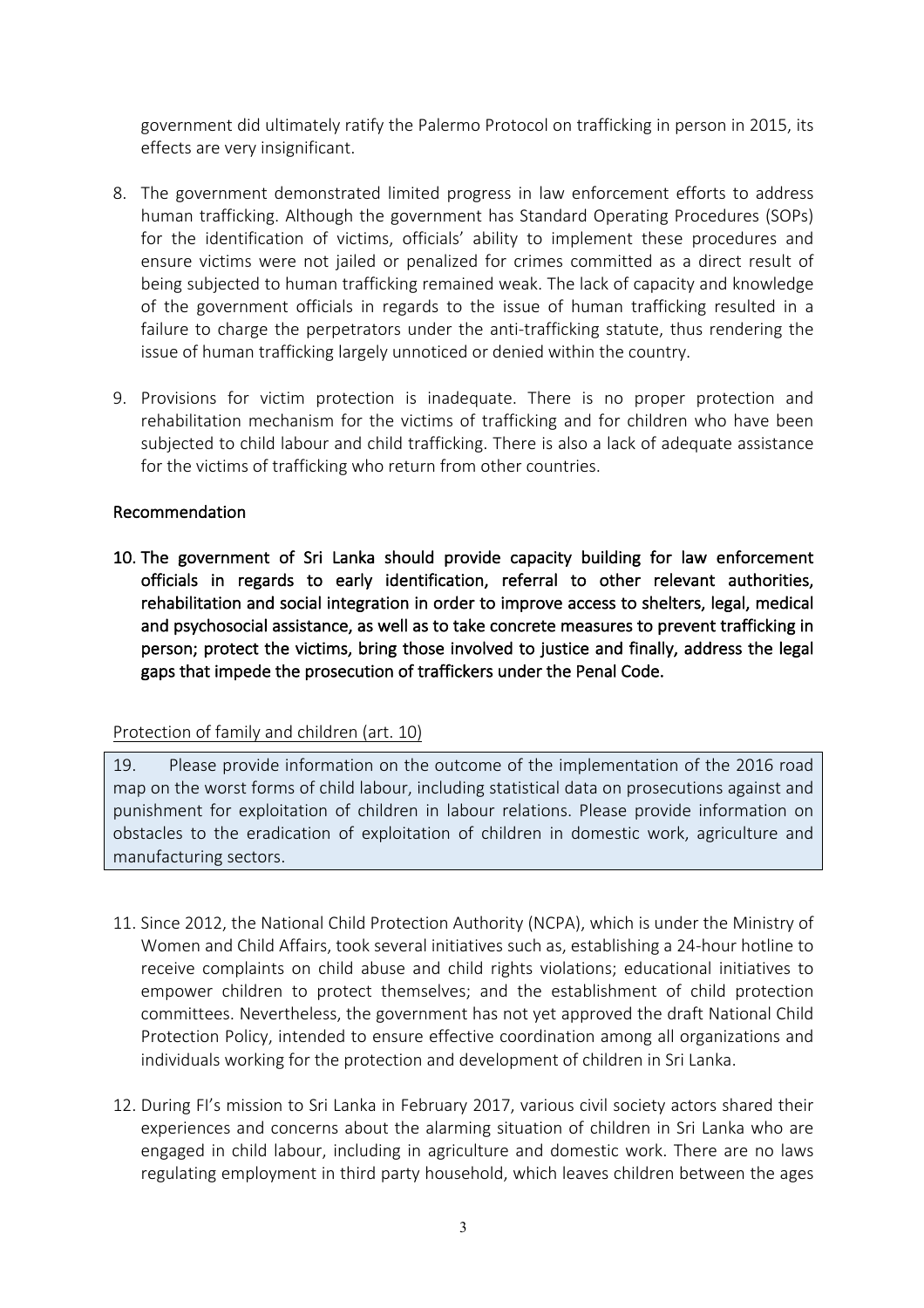of 14-18, employed as domestic workers highly vulnerable to exploitation. Although the minimum age for compulsory education is 14 years, children from Malayaha Tamilar community (often living in estates), and in the rural areas are often not able to complete their 10th standard of education as a result of several factors including, poverty, lack of teaching staff, transportation to schools and sanitation. In many estates, there are schools only up to 8th standard.

- 13. FI also received reports of children being employed as domestic workers due to debt bondage and of children from tea plantation sector being trafficked internally to perform domestic work in Colombo. Some child domestic workers are subjected to physical sexual and emotional abuse.<sup>6</sup> Children, predominantly boys, are trafficked internally for commercial sexual exploitation in coastal areas as part of the sex tourism industry.
- 14. Social protection for children who need care and protection has been substantially neglected in the country. The state protection remains focused on the institutionalization of children. The lack of a coherent national policy on the deinstitutionalization of children means children victims of abuse and neglect, children with disabilities and children living in poverty continue to be institutionalized. A recent study found that of the  $14,179$ children in institutional care, 50% of the children had a single parent while 32% have both parents.<sup>7</sup> Many of these children could be reunited with their families, but Sri Lanka currently lacks the programs necessary to help reunite children with their families.
- 15. The culture of impunity that has been aggravated by deficient investigations conducted by the police, the long delay of the processing of child abuse cases in the justice system, as well as the weak sentencing of perpetrators continue to remain some of the biggest challenges in tackling child sexual abuse and exploitation. It can take as long as seven years or more to prosecute criminals who abuse children,<sup>8</sup> thus the delay has traumatized thousands of children whose cases are struck in the courts. Many of these children are forced to reside in safe houses away from their families. Often times, appearing in the court room is a traumatizing experience for the children. The education of judges, lawyers and prosecutors regarding the appropriate handling of sexual violence cases remains a priority.
- 16. There is a need for further coordination and collaboration among different government agencies in addressing the issue of child labour in Sri Lanka. In particular, there is a lack of coordination between the Department of Probation and Childcare, the National Child Protection Authority and Children and Women Bureaus in addressing this issue in a more coherent and sustainable way.

#### Recommendation

17. In light of the information above, the submitting organisations recommend the government of Sri Lanka to adopt a National Child Protection Policy that provides an

 <sup>6</sup> Sri Lanka Journal of Child Health, 2016; 45(1): 1-2 DOI: http://dx.doi.org/10.4038/sljch.v45i1.8060

*<sup>7</sup> https://www.unicef.org/srilanka/Current\_Childcare\_Analysis\_book\_Final.pdf*

<sup>&</sup>lt;sup>8</sup> See the mission report to Sri Lanka of the UN Special Rapporteur on the independent of judges and lawyers A/HRC/35/31/add.1 para 56.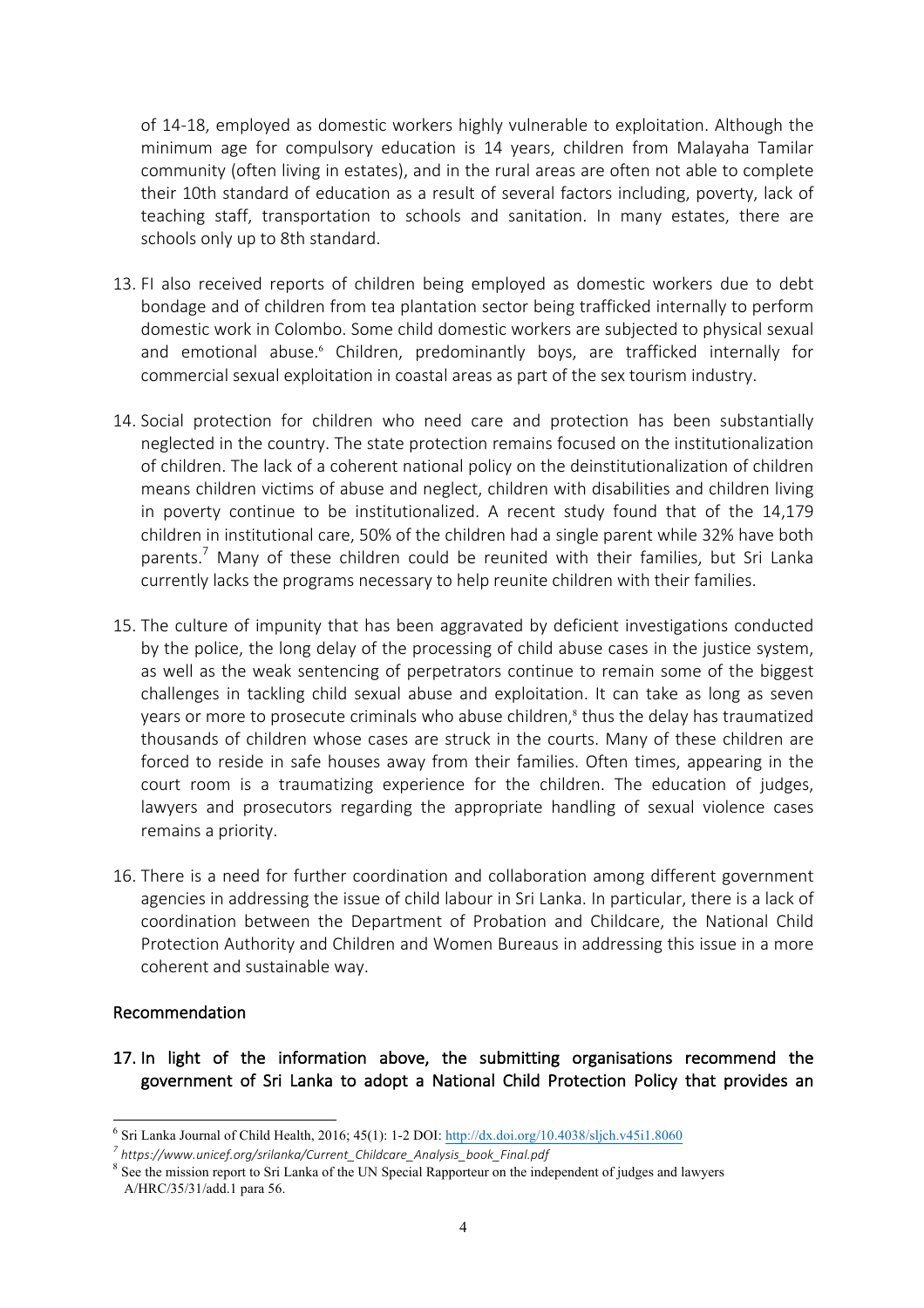effective framework and guidance to relevant institutions, including educational and labour inspectorate to prevent and address child labour. In addition, Sri Lanka must address the gaps in the judicial system to ensure the handling of cases of child abuses in compliance with international human rights and rule of law standards.

#### Right to an adequate standard of living (art.  $11$ )

21. Please provide information on the protection of the rights of land owners and users in the case of the acquisition of land for public purposes. Please also provide information on the outcome of the work of the committee that was established to investigate evictions and resettlements carried out by the Urban Development Authority, including information on reparations provided to victims.

22. Please provide an update on the strengthening of the legal, procedural and policy framework for the protection of the rights of internally displaced persons. Please also indicate how disputes are resolved relating to livelihood, land and housing rights between returnees (internally displaced persons) and those who had settled on their land.

- 18. In the following, the submitting organisations share with the Committee a number of specific situations that the Human Rights Office in Kandy is following and in which it is providing support, including legal counsel. These "cases" are illustrative of structural issues that shall be addressed by the government of Sri Lanka so as to comply with its obligations under the ICESCR.
- 19. The specific situations highlight a larger problem relating to the State's approach in addressing land issues in the conflict–affected areas. In the post-war context, a number of State agencies, particularly the Military, continue to occupy land that is owned or claimed by civilians. While the Government has released some lands in the North and East, multiple communities including, civilians in Central province, cannot reclaim their land and thus are completely disenchanted by the Government's approach to land release: from the largely Sinhalese families in Panama (Ampara) and Muslim families in Ashraf Nagar (Ampara) and Silavathurai (Musali) to Tamil communities across the North (not limited to Mullikulam in Musali), such as Telipallai in Jaffna and Kepappulavu in Mullaitivu. The continuing occupation and claiming of land by multiple State agencies fuels fears, particularly those of minority communities, that the State is seeking to dispossess multiple communities of their lands.
- 20. The way land issues have been dealt with also raises grave questions about the adherence of the Government to its own National Policy on Durable Solutions for Conflict Affected Persons which was approved by the Cabinet in June 2016. In Section VII.2 the policy clearly identifies the problem of state actors including, the Forest and Wildlife Departments, gazetting lands without consultations of district level actors and local communities and a process to review and to adopt a transparent and consultative process to resolve individual disputes.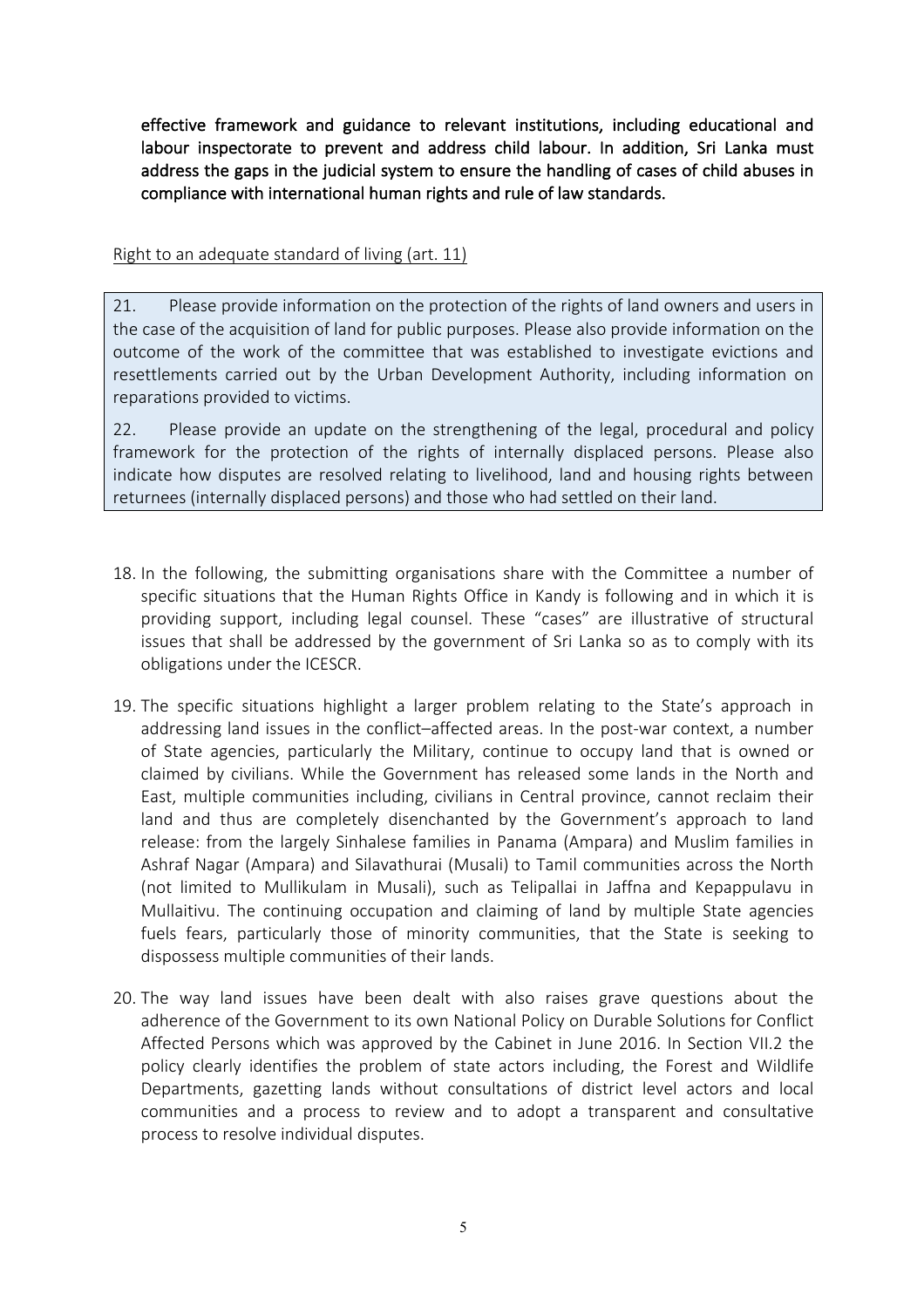#### The case of Maberitenna / Kandy area

- 21. Maberitenna is an estate owned by the government National Livestock Development Board (NLDB). There are around 300 families living in the estate. In May 2014, the previous government initiated a project to build a domestic airport and the estate workers were asked to relocate. They were promised to be given land within the same estate by the NLDB and were also asked to vacate the houses while the air force camp was built. At the beginning of the construction work, the blasting of the rocks damaged several houses.
- 22. On 2 July 2014, the estate workers were given a plan of the new location on which they were going to be resettled and the numbers of the allocated lots were given to each family. A ceremony was even organised during which the new plots were given to the people. Hence, people started to identify their respective plots, clearing the land and some already fencing them.
- 23. When the new government came into power in 2015, the Housing Ministry under the leadership of Mr Sajith Premadasa announced a loan scheme (10000 Sri Lankan Rupees to each family) to build a house with two rooms, kitchen and a toilet. However, since the money had to be repaid monthly, none of the families have taken the loan. We received information on an allegation that the NLDB had collected Rs 500 from each family as a fund to build house.
- 24. However, in the absence of the necessary measures from the government in 2016, the estate management asked people not to build houses. As a response to this situation, the leader of the workers' union submitted a complaint on 20 May 2016 at the Teldeniya police station (CIB 2 223/ 274) to denounce the prohibition to build houses and to announce that they would proceed with clearing the lands that were given to them, especially since several of their houses had been damaged. The manager was called by the police and asked to give details within a month. Nevertheless, there was no response and no follow-up.
- 25. On 27 March 2017, 181 families had gone to clean the land allocated to them. The manager called the police to stop them. Since the Parliamentarian Mr Velukumar was present at the site and the workers could show the documents, the police officers did not stop the work.
- 26. Yet, the Teldeniya police officers later summoned two workers, Mr Rajagopal and Mr A. Caixtus, to come to the Teldeniya police station. When they arrived at the police station around 10:45 a.m. on 28 March 2017, they were verbally abused by the police officers and were arrested.
- 27. The three-wheel driver Mr C. Sandana Raja who brought the two workers and Mr M. Sathgunam who accompanied them in another three-wheeler, went into the police station after waiting for some hours to find out why they were late to return. However, to their surprise they were also arrested and detained after the police had spoken to the manager over the phone. The four men were then taken by a jeep to Teldeniya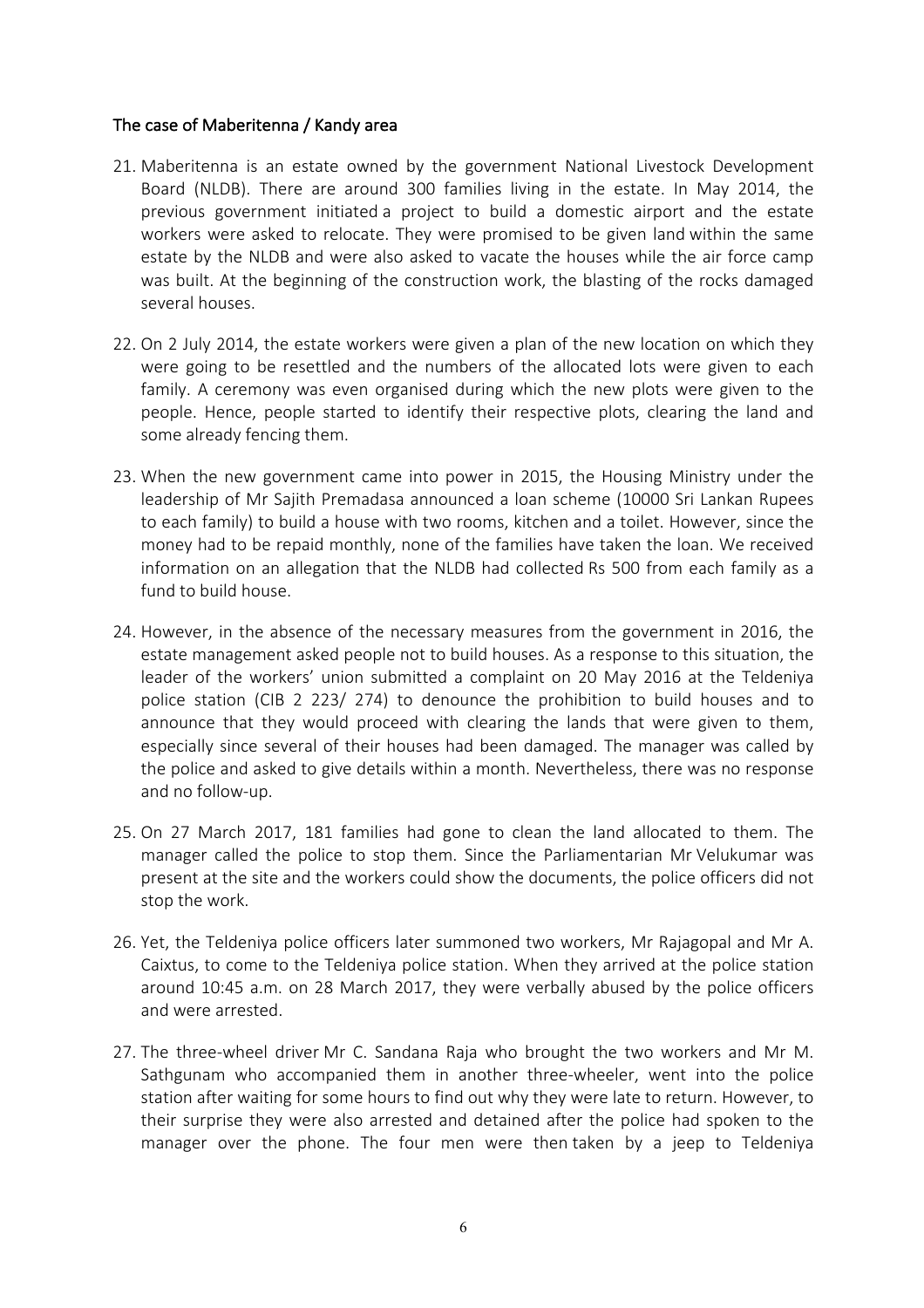Magistrate Courts around 2.15 p.m. and were produced in court for trespassing and trying to forcibly occupy the state land.

#### The Case of Musali / East area

- 28. The people of Musali (Muslims, Tamils and Sinhalese) have been living in this area for hundreds of years in some instances and decades in others, except for a 30-year absence when most were forced to flee due to the war, including the Muslims, who were evicted by the LTTE in 1990. They are largely peasant farmers and dependent on a land based economy that includes paddy cultivation and cattle farming. Yet, the recently declared forest boundary denies them access to their residential, agricultural and cattle grazing lands located in the "declared forest area". In addition to land owned and used by people, additional land that is required for natural growth of the population and livelihood will also be lost.
- 29. Under the gazette notification, some 40,030 hectares are to be included into the expanded Mavillu Forest Reserve that will bifurcate the Musali division, disconnecting Musali South and Musali North communities, both Muslim and Tamil, that have been historically connected. It creates discrete enclaves of people, isolating them, restricting their mobility and limiting social interaction. The forest boundary goes along the borders of the houses of the people, fencing them in those enclaves and making the humananimal conflict a grave danger to the people, already under great stress. Communities in Musali have been struggling to build their lives, homes, livelihoods and communities but the limited assistance and resources have resulted in severe hardships and low rates of permanent return. Only about 40% of the Musali South displaced have returned, and the current declaration will place a severe stress on the return of the rest of the community and further deter the growth of the community in the region.
- 30. The plight of the displaced from and returnees to Musali is on a continuum with the plight of other displaced communities in the region. It is important to note that the competing claims between forest protection and resettlement are not unique to Wilpattu and its northern boundary. Across the North and East there are similar disputes including Karuvepakulam (Othiyamalai, Oddusudan DS, Mullaitivu), Kiran Komari and Vegamam (Pottuvil DS Ampara) and Mailattamadhu Mathavani (Koralaipatttu South Batticaloa) where returning communities find that land they used and claimed has been demarcated as protected areas for forests, sometimes even without the consultation of district level officials responsible for land administration.

#### The Case of Mullikulam / Mannar area

31. On 8 September 2007, the entire village of Mullikulam was unceremoniously evacuated by the Military with the promise of enabling their return within three days. Ten years later, these villagers are yet to be allowed to return to their homes and engage in their traditional livelihoods. Since their eviction from Mullikulam in 2007, the Navy North-Western Command Headquarters has been established there, occupying the entirety of their village. A decade-long relentless struggle comprising of multiple protests, petitions, discussions and false promises, have brought the villagers back to the streets. They are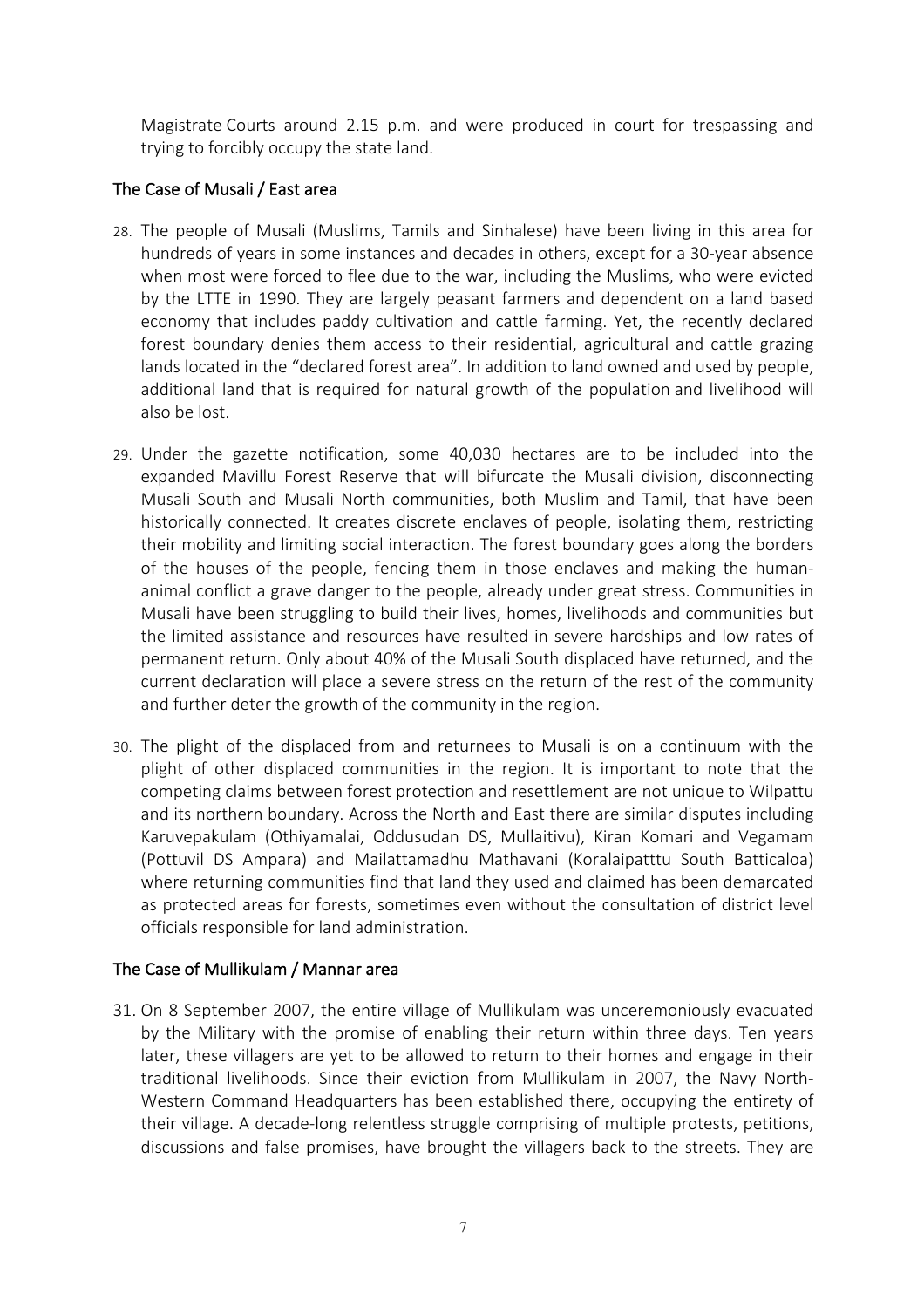inspired by the stories of other victims fighting for their rights, and supported by many others, irrespective of religious or ethnic backgrounds.

- 32. Continued protests breaking out across the North and East and demanding the return of military-occupied land, as well as truth and justice for the disappeared, appears to have breathed new life into the struggle of the people of Mullikulam. Their only wish is to return to their village, illegally occupied by the military since 2007.
- 33. Currently there are approximately 120 families temporarily resettled in Malankaadu, and 150 families in Kayakuli. About 100 families (including extended family) left for India due to war and displacement, but are waiting to return if their village is returned to them.
- 34. When the villagers left in 2007, there were about 100 houses in good condition and about 50 other self-made mud and thatched houses. There were also a Church, the cooperative building, three school buildings, a pre-school, two hospital buildings, a library, post-office, the Fisherman's Co-operative Society building, a teacher's quarters, six public and four private wells, and nine tanks.
- 35. Now, they have no access to the tanks, public spaces and limited access to some of their cultivation land. Only 27 of the 150 houses remain to this day, and are occupied by Navy personnel. Villagers claim that the rest has been destroyed. The Navy also provides a daily school bus to take children to and from school which teaches only up to Grade 9. Thereafter, children have to go to other nearby schools on their own, or stay at hostels if the schools are too far away.
- 36. The Mullikulam people were primarily a farming and fishing community, so their proximity to the sea was essential. They had access to nine Paadu (karavalai in Tamil – a term referring to a type of easement or license) to fish for prawns and other shallow water fish. Now they only have access to 4, with the most fertile Paadu being currently under Navy control. When the villagers were evicted from Mullikulam in 2007, they had to leave behind 64 fiber glass boats, out-boat motors, nets and ropes and other fishing gear, as well as 90 Theppams (Catamarans) and 3 drag-nets.
- 37. The Human Rights Commission of Sri Lanka concluded that the Navy had occupied private land without due process and had recommended that if providing alterative lands, the people's willingness should be considered and they should not be forced to settle elsewhere.
- 38. The Divisional Secretary and his representative visited the people on 23 March 2017, and told them that they won't achieve much by protesting. They had asked the villagers to give them a letter with their demands, promising that they would hand it over to higher authorities for action. Most of the lands in the village are owned privately by individuals and the Catholic Diocese of Mannar. The rest of the lands are held through permits and grants under the Land Development Ordinance (LDO), State lands and National Housing Development Authority (NHDA) lands.
- 39. On 29 April 2017, the Navy commander has promised to release the land, house and paddy field and water tanks within six months. However, the people are still not allowed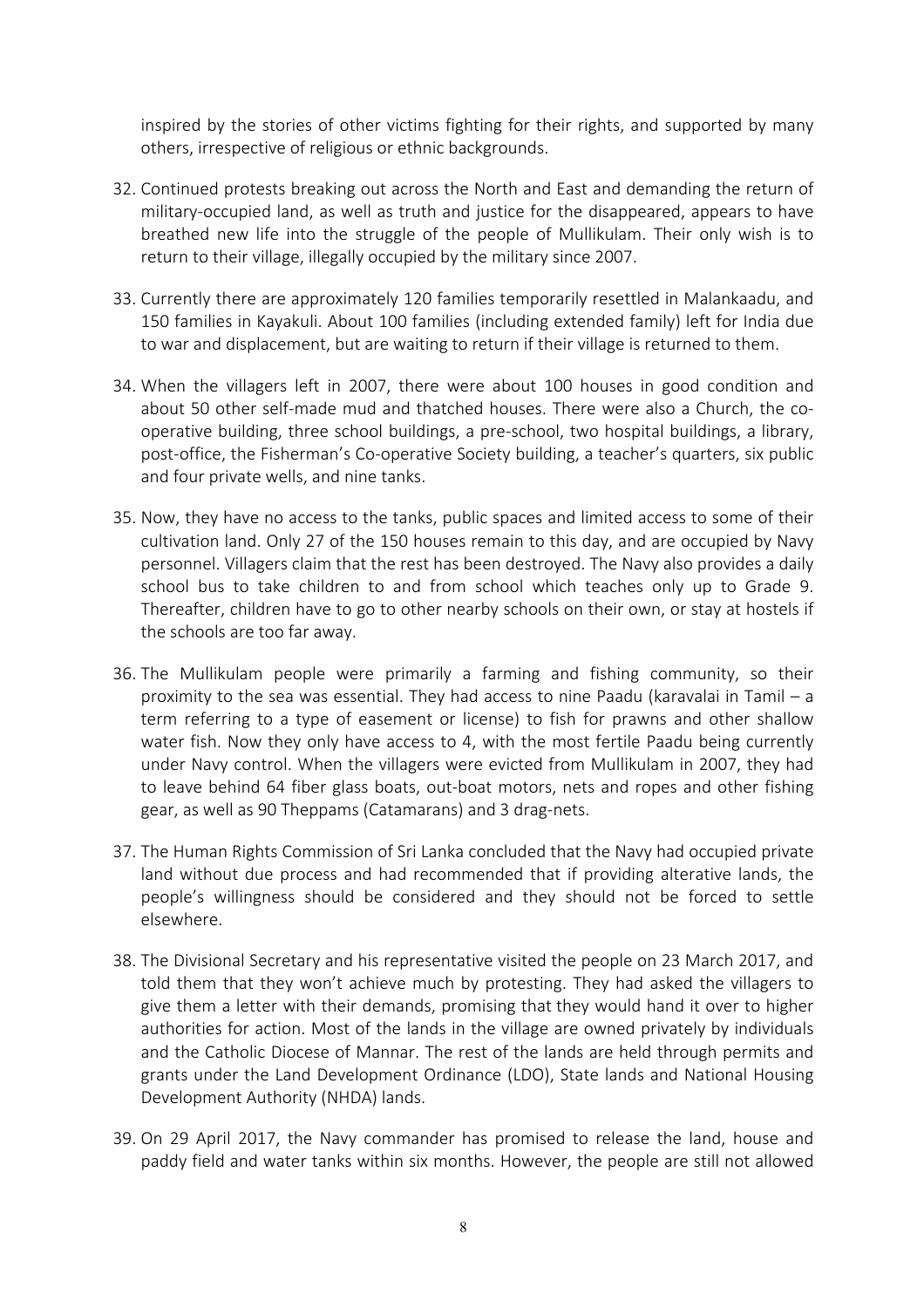to return to their land, thus they are now trying to re-organize the protest as they have no trust in the new promises made by the Navy commander.

#### Recommendation

40. The Government of Sri Lanka should take all the measures necessary to find durable solutions for the communities who have been displaced due to internal conflicts, development projects, or natural disasters. These measures may include, appropriate return to the original lands, or resettlement and compensation as prescribed in relevant international standards on the rights of internally displaced persons, and in compliance with international standards including those contained in article 11 of the ICESCR. In addition, the submitting organisations call for the immediate and effective implementation of a National Policy on Durable Solutions for Conflict Affected Persons.

#### Special Concern: Prison conditions and article 11 and 12 of the ICESCR

- 41. In Sri Lanka, the issue of prison overcrowding remains extremely alarming, especially due to the delay of trials and of appeal cases. It must also be noted that although the death penalty is not implemented and no executions have taken place, death sentences are still being handed down by courts. There are only 3 prisons that hold more than 700 prisoners who are given death sentences that are not implemented.
- 42. Usually only two to three prisoners are supposed to be detained in one prison cell, however due to the lack of space each small cell is packed with 60-75 prisoners including, prisoners with life imprisonment and death sentences. During a recent visit of the Human Rights Office of Kandy to the Kandy Bogambara-Dumbara prison ward - D, it could be documented that 74 prisoners were detained in one cell (2 m x 0.7 m), while that as many as 55-60 prisoners were detained in another single cell.
- 43. Remand prisoners are languishing in prisons for years without trial, therefore this presents serious issues for both remand prisoners and for prisoners with sentences. Some key concerns include access to water and sanitation: during the dry season, the prisoners only get one or two buckets of water for a day for washing, bathing and to use at the toilet. There are only 2-3 toilets for 50-75 inmates.
- 44. In terms of access to health service, the prisoners have only access to doctors who are assigned to provide medicine to prisoners by the ministry of health. Only minor ailments are treated by them. The provision of medical treatments and health care remains highly problematic for persons deprived of liberty and the Human Rights Office in Kandy has documented several cases of violations of the right to health and life of individuals who were denied access to doctors and medical care in places of detention.
- 45. The case of Ms. Anjela Croos (33 years old) described hereafter is only one in a series of cases documented by the Human Rights Office in Kandy. Ms. Croos was a young English teacher and was imprisoned for 2 years at the Raja Veediya remand prison in Kandy under the Prevention of Terrorist Act (PTA). Ms Croos was teaching at Teldeniya, Bopitiya Nawalar estate Tamil school when she was arrested on 10 August 2009. Ms Anjela Croos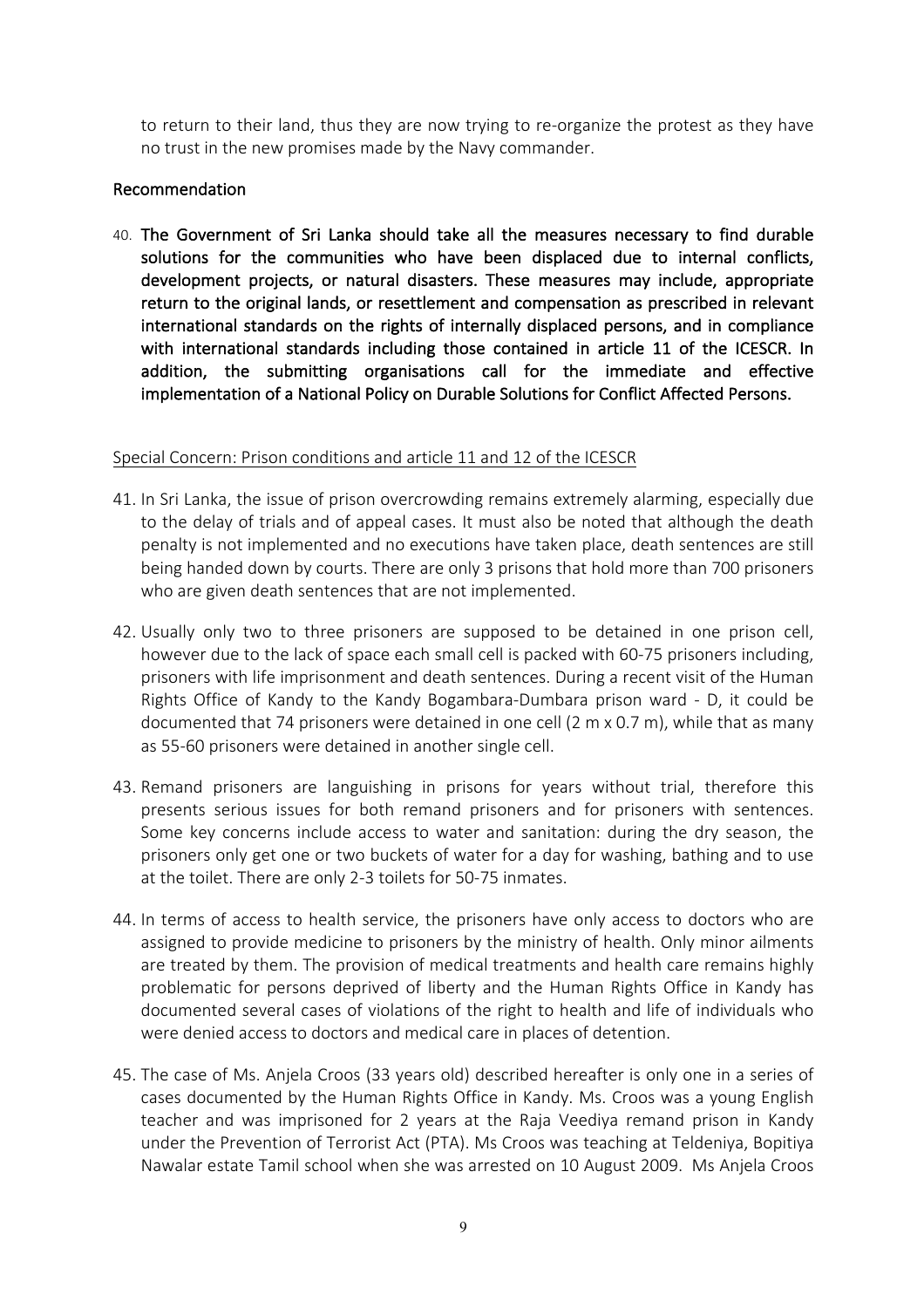suffered from Lupus and was on medication at the time of her arrest. However, until the Supreme Court ordered the prison authorities to allow Ms Croos to consult her doctor, she did not receive any proper treatment.

46. On the instructions of the Attorney Generals' department, the high court judge in Kandy finally pronounced that Ms Anjela Croos was innocent and she walked out of the prison on 15 March 2011. However, Mr Anjela Cross soon fell ill since she was not properly receiving treatment for her sickness during her period of detention. After being hospitalized for 3 weeks at the intensive care unit in Kandy general hospital, Anjela Croos passed away on 24 October 2012.

#### Recommendation

47. The government of Sri Lanka shall ensure that persons in place of detention shall be guaranteed access to adequate water, sanitation and health care in compliance with articles 11 and 12 of the ICESCR. In addition to developing effective plans to improve the conditions of detention through better infrastructures and services available in the penitentiary system, Sri Lanka shall also address the issue of massive prison overcrowding and of arbitrary detentions.

#### Cultural rights (art. 15)

27. Please inform the Committee of the obstacles to the implementation of the official language policy, including regarding the translation of laws into the official languages and the mandate of the Official Languages Commission. Furthermore, please provide examples of cases where individuals have successfully challenged the availability and accessibility of public services in their languages. Please also provide information on regulatory and organizational measures taken subsequent to related decisions.

48. The Tamil language gained recognition as an official language through the 13th Amendment to the constitution.<sup>9</sup> While this was a welcome move by the then administration, the provision as enshrined in the constitution is yet to be fully realized. It is only in the Northern and Eastern provinces of Sri Lanka that some government officials are able to perform their administrative duties in the Tamil language. While there has been some recruitment of Tamil-speaking police officers, and some training of police officers in Tamil, the situation remains highly unsatisfactory. Even in the majority Tamilspeaking North and East, many police stations are unable to receive complaints in Tamil as the personnel are entirely Sinhala-speakers. This contributes to the discrimination against the ethnic Tamil minority and to the inability of the latter to fully enjoy various rights. 10

<sup>&</sup>lt;sup>9</sup> 13<sup>th</sup> Amendment to the Constitution, 14<sup>th</sup> November 1987, s. 2.<br><sup>10</sup> It is important to note that the various language policy changes made by successive administrations historically, have contributed to current ethnic challenges. The introduction of the Sinhala Only Act in 1956, which declared Sinhala as the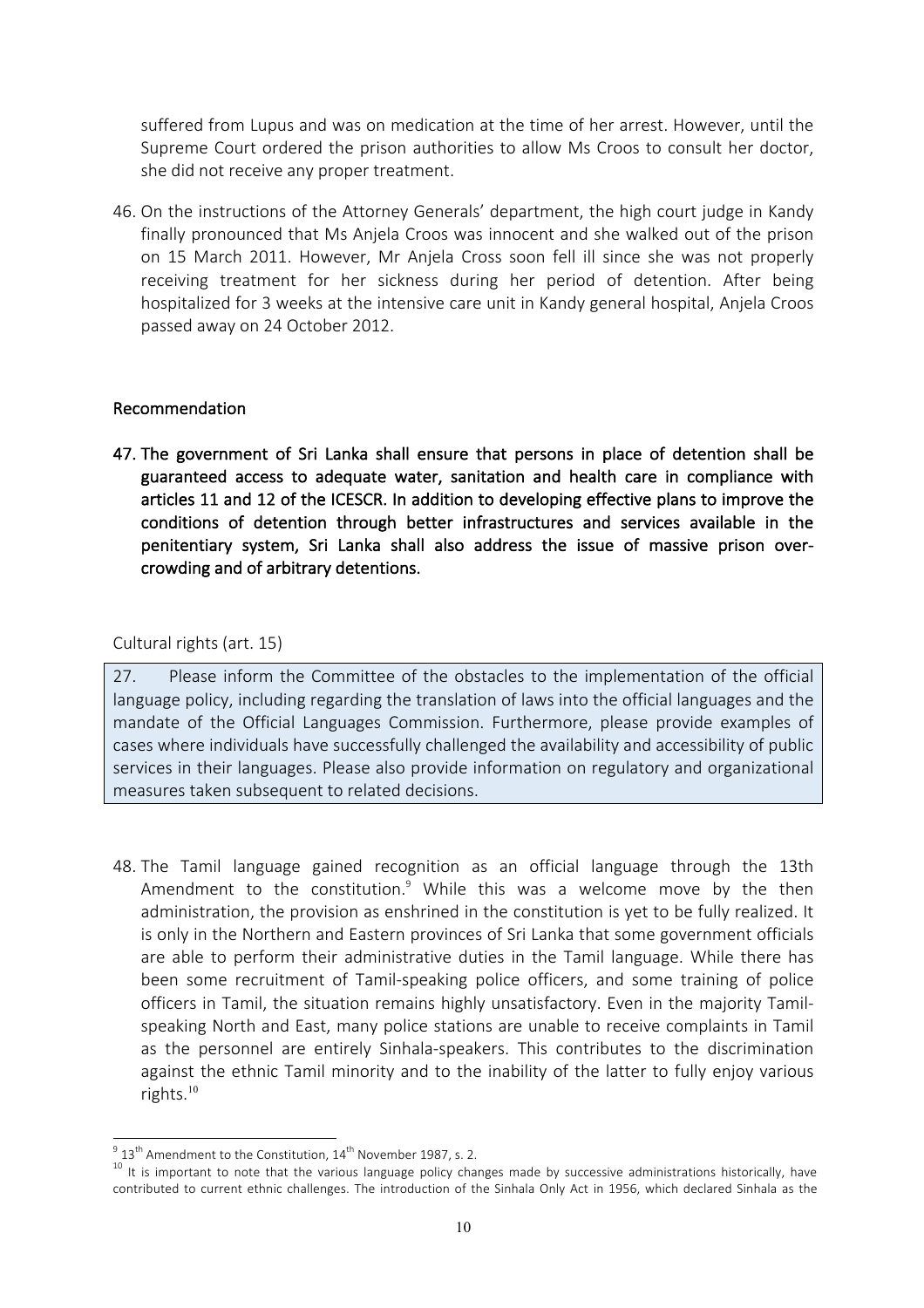- 49. Ethnic Tamil groups who reside outside of the North and East provinces, are even less able to access and interact with public administrations and services in Tamil, either through correspondence or in person. Furthermore, informational material offered by public institutions is scarce in the Tamil language.<sup>11</sup>
- 50. While the Public Administration Circular No. 3 and 7 of 2007 promote the bilingual services of the public sector, it is of concern that no positive action is envisaged for the recruitment of Tamil language speakers to provincial governments outside of the North and East, to redress their under-representation in the public sector and to include minority communities into public administration.<sup>12</sup>
- 51. The Official Languages Commission is under-resourced, unable to inspect and monitor implementation of the official languages law and unwilling to take legal action against uncooperative public institutions. Presently, there is a National Co-Existence and Official Language Ministry, however, the political will to effectively deal with language issues has been largely missing. Furthermore, it has not been decentralized with offices outside of Colombo.
- 52. The lack of Tamil-language translators in the public service violates the right of Tamilspeakers to engage with the administrative service in Tamil. Tamil-speaking government officers in the North and East have made complaints that circulars issued by the central government appear in Sinhala only.
- 53. Ethnic Tamil estate workers find it difficult to apply for social security benefits (Employees Provident Fund and Employees Trust Fund) due to the lack of adequate Tamil-speaking officers in the Labour Department. In addition, Tamils outside the North and East are unable to have births, deaths or marriages registered in the Tamil-language as government officers are predominantly Sinhala-speakers or lack the technical resources.
- 54. The Special Rapporteur on Minority Issues, following her mission to Sri Lanka commented on the difficulty for Tamil-speaking people in the North and East to engage with State officials and State institutions in the language they prefer.<sup>13</sup> For instance, when women from minority communities approach local Children and Women's Bureau Desks to report cases of domestic abuse, they face difficulties owing to language barriers. This results in unwillingness on the part of victims to report incidents of violence.<sup>14</sup>

#### Recommendation

 $\overline{a}$ 

official language of the State, was the most devastating of these policies; resulting in the exacerbation of existing grievances and deepening the ethnic and linguistic divide. This was also a contributing factor towards the country's civil war.

<sup>11</sup> The Centre for Policy Alternatives filed a complaint against the Colombo Municipality Council in 2012, to the Human Rights Commission regarding building permits not being issued in Tamil: https://www.cpalanka.org/wpcontent/uploads/2014/11/3rd-Edition-Vibhasha-English.pdf<br>
<sup>12</sup>Annual Report of the National Language Commission 2006. More than 50% of the officers represented matters at the

Language Audits were not aware of the Constitutional Provisions with regard to the Official Languages Policy or the directives issued by the government on the subject. Due to this reason name boards, sign boards, direction boards etc. appeared only in one language in most of the Divisional Secretariats audited.

<sup>&</sup>lt;sup>13</sup> Report of the Special Rapporteur on minority issues on her mission to Sri Lanka, 31<sup>st</sup> January 2017, pp. 7 <sup>14</sup>*Ibid*